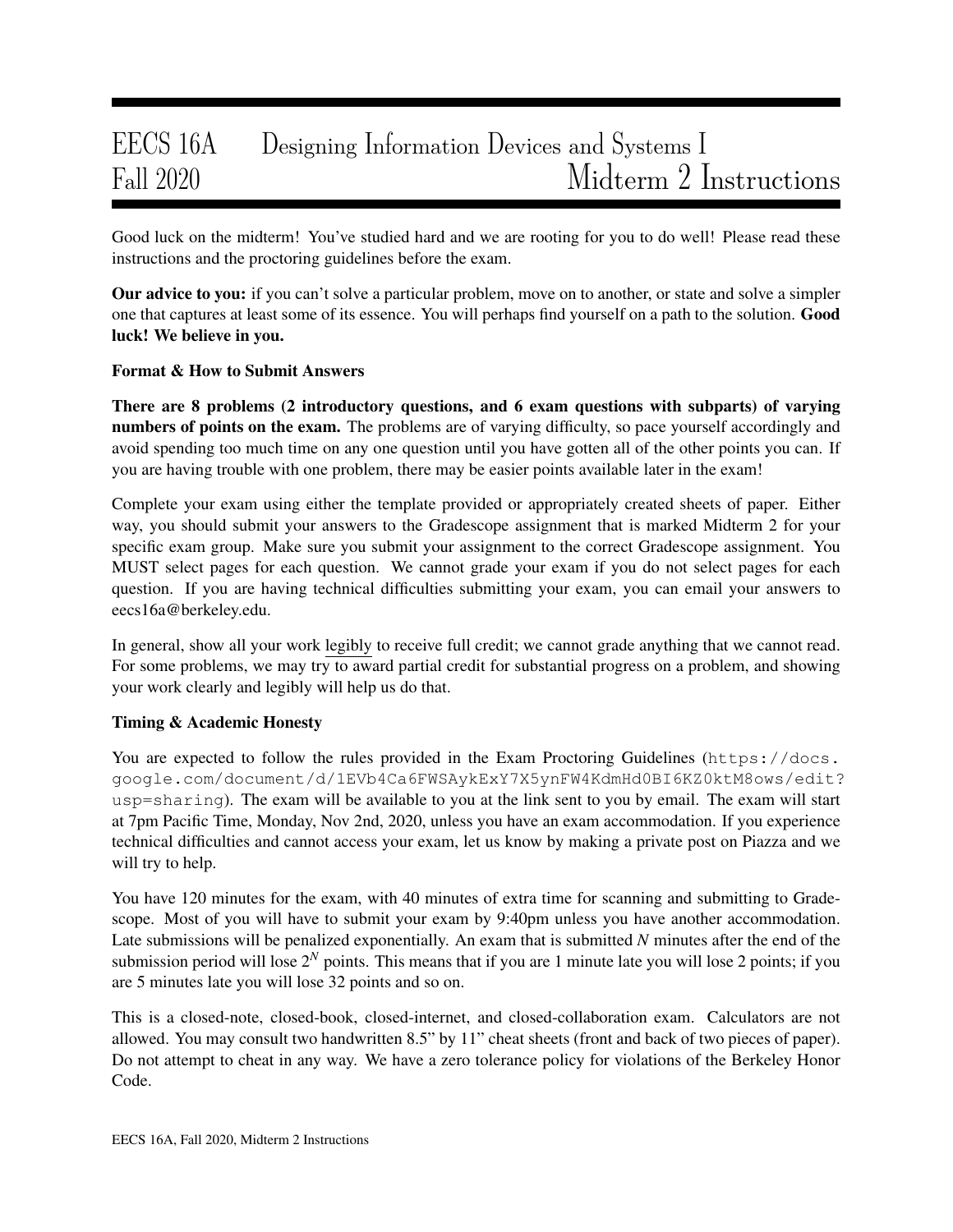# EECS 16A Designing Information Devices and Systems I Fall 2020 Midterm 2

## 1. HONOR CODE

If you have not already done so, please copy the following statements into the box provided for the honor code on your answer sheet, and sign your name.

*I will respect my classmates and the integrity of this exam by following this honor code. I affirm:*

- *I have read the instructions for this exam. I understand them and will follow them.*
- *All of the work submitted here is my original work.*
- *I did not reference any sources other than my allocated reference cheat sheet(s).*
- *I did not collaborate with any other human being on this exam.*
- 2. (a) (2 Points) What are you looking forward to after this midterm? *All answers will be awarded full credit*.
	- (b) (2 Points) Tell us about something that makes you happy. *All answers will be awarded full credit*.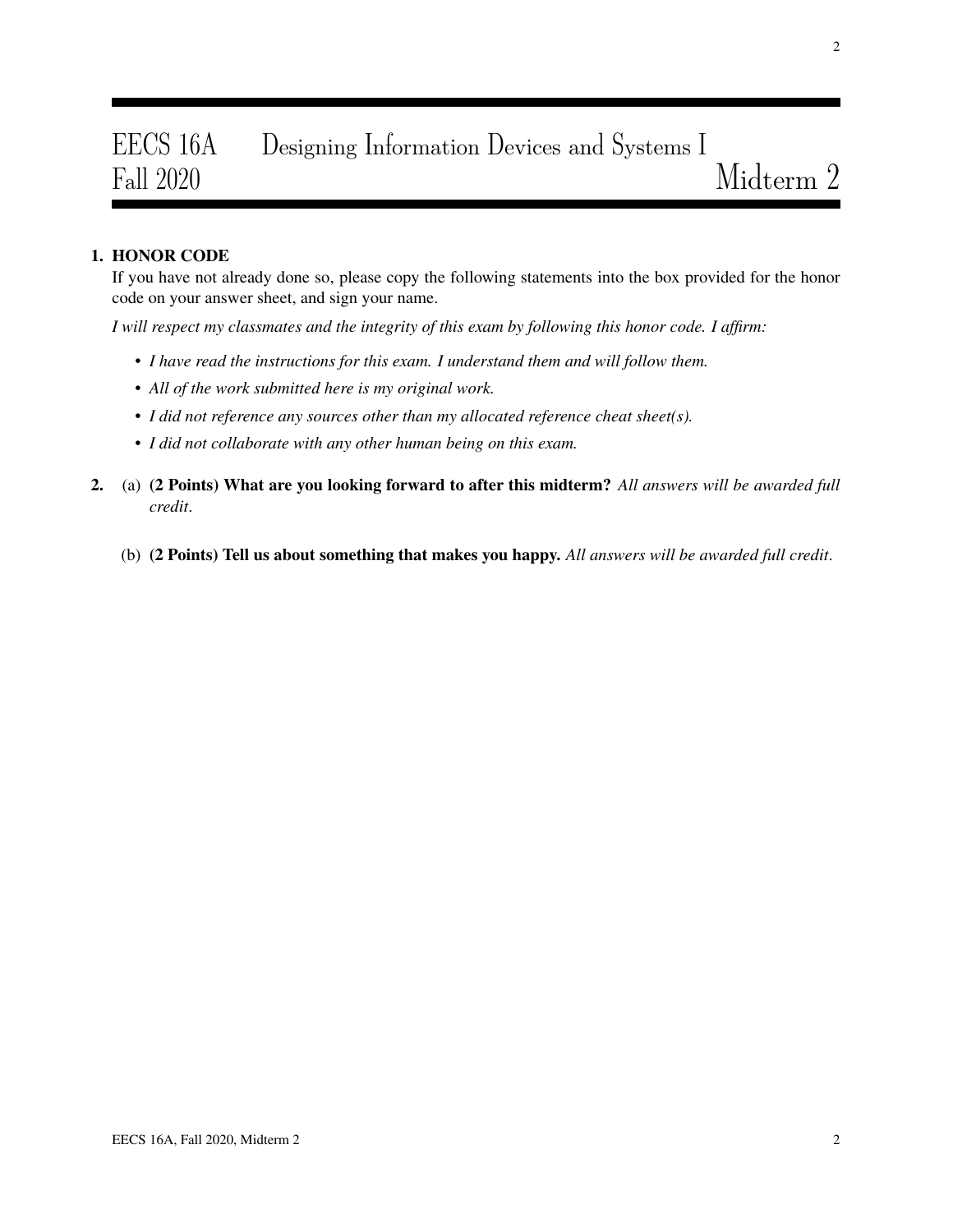#### 3. Circuit Analysis (14 points)

<span id="page-2-0"></span>(a) (3 points) Which components violate passive sign convention in Fig. [3.1?](#page-2-0) In your answer sheet, write down all that apply. For full credit, you must write only components that *violate* passive sign convention. If you list any other components, you will receive no points.



Figure 3.1: Schematic for part (a).

- (1) *R*<sup>1</sup> (2)  $R_2$  $(3)$   $R_3$ (4) *R*<sup>4</sup>  $(5)$   $R_5$ (6) *I<sup>s</sup>*  $(7)$   $V_{s1}$  $(V_{s2})$
- <span id="page-2-1"></span>(b) (3 points) Write a KVL expression for the loop drawn in Fig. [3.2.](#page-2-1) Your answer should be in terms of  $u_1, u_2, u_3, u_4$ , or  $u_5$  and  $V_{s1}$  and  $V_{s2}$ , please do not add labels to the figure. Show your work.



Figure 3.2: Schematic for part (b).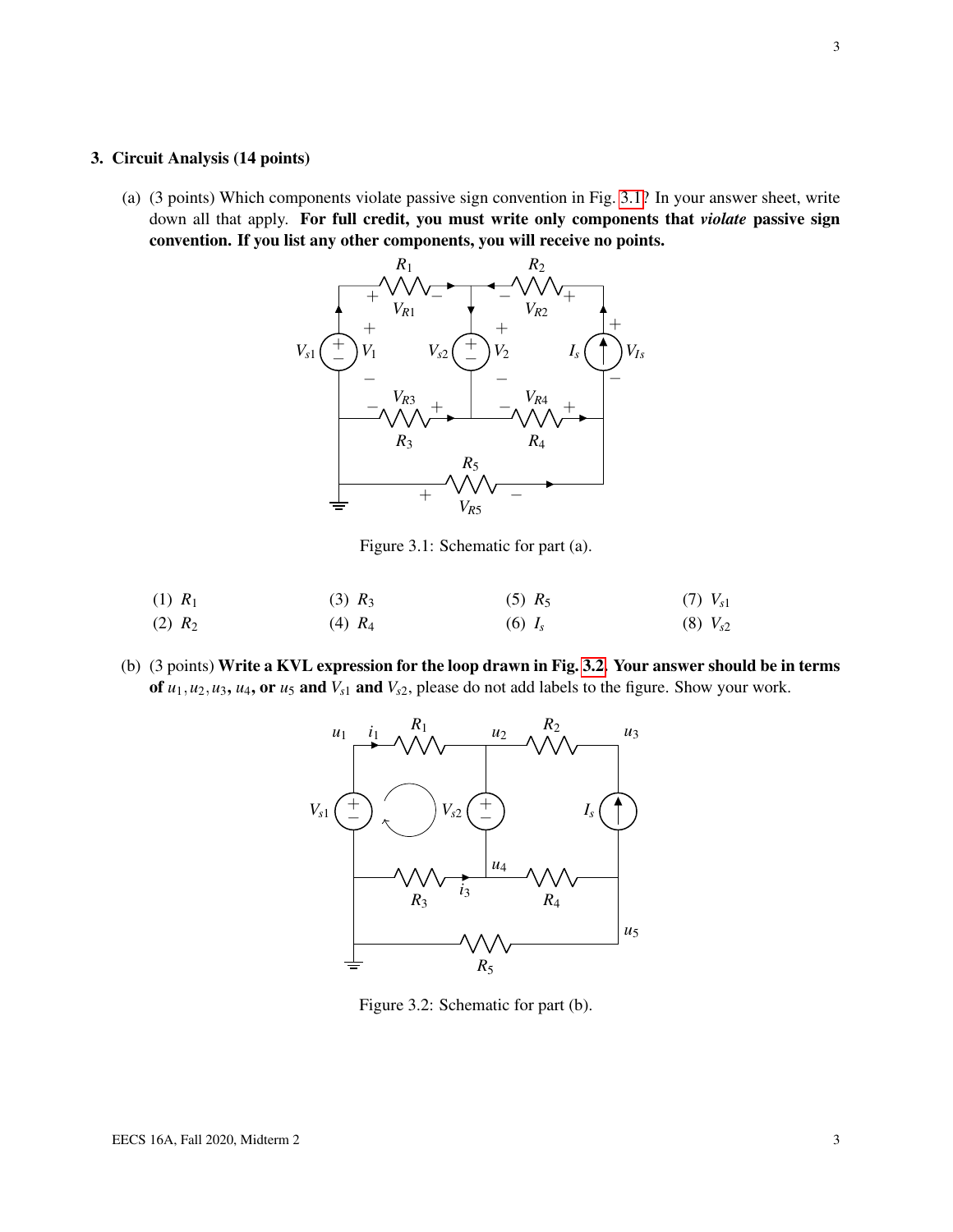<span id="page-3-0"></span>(c) (3 points) Write the expression for KCL at node P in terms of currents  $I_s$ ,  $i_4$ , and  $i_5$  as labelled in Fig. [3.3.](#page-3-0) Then, **re-write the expression** in terms of  $I_s$ , node voltages, and resistances only. The rewritten expression should not contain  $i_4$ , and  $i_5$ . Note that P is a label for a node, and is not a node voltage value. Show your work.



Figure 3.3: Schematic for part (c).

<span id="page-3-1"></span>(d) (2 point) Given the node voltage  $u_4 = 3V$  in Fig. [3.4,](#page-3-1) find the node voltage  $u_2$ . Justify your answer. *Hint: You should not have to do many calculations for this part.*



Figure 3.4: Schematic for parts (d) and (e).

<span id="page-3-2"></span>(e) (3 point) How would you connect an ammeter to this circuit to measure current flowing through the 3Ω resistor in Fig. [3.4?](#page-3-1) Recall that an ammeter is a device that measures current, and its symbol is shown in Fig. [3.5.](#page-3-2) In your answer sheet, redraw the full schematic from Fig. [3.4](#page-3-1) with the ammeter connected correctly.



Figure 3.5: Ammeter symbol.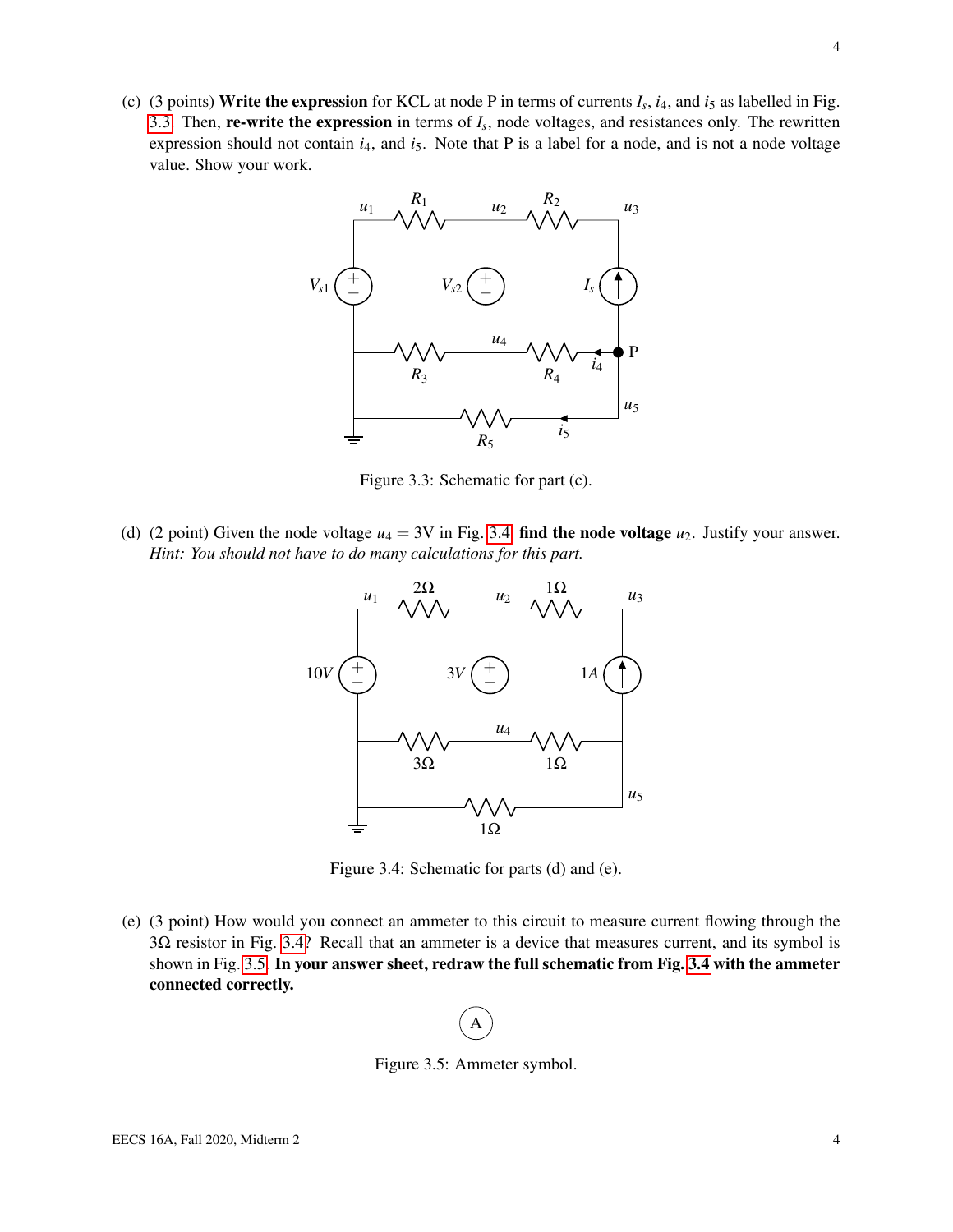#### 4. Take a Load Off (9 points)

*Your 16A TA Amanda is an undergraduate researcher in Berkeley's power electronics lab, where she is working on building power converters to drive motors on electric aircraft.*

As a part of her project, Amanda is building a piece of test equipment known as a resistive load bank. You are helping her do the calculations!

(a) (2 points) Consider the model in Figure [\(4.1\)](#page-4-0) for the resistive load bank.

<span id="page-4-0"></span>The load resistor  $R_L = 100 \Omega$  and  $V_S = 100 V$ . When the switch is closed, what is value of the power dissipated by  $R_L$ ? Show your work. The switch is ideal for this part, i.e. it acts a wire when it is closed.



Figure 4.1: Model of resistive load bank in a circuit.

- (b) (3 points) Consider again the circuit from Figure [\(4.1\)](#page-4-0) with the switch closed. Assume that the load resistor  $R_L = 100 \Omega$  can dissipate a max of  $P_{\text{max}} = 2.5 \text{ kW} = 2.5 \cdot 10^3 \text{ W}$  without exceeding thermal limitations. What is that maximum value of  $V<sub>S</sub>$  you can use without exceeding the thermal limits? Show your work. You may assume the switch is ideal, i.e., it acts a wire when it is closed.
- <span id="page-4-1"></span>(c) (4 points) For this part, we will no longer assume the switch is ideal; instead, the closed switch has a nonzero on-resistance *R*on, as shown in Figure [\(4.2\)](#page-4-1). You found the *R*on dissipating 2.5W at load current  $I_L = 5A$ , as shown in Figure [\(4.2\)](#page-4-1). What is the value of  $R_{on}$ ? Show your work.



Figure 4.2: Resistive load bank in a circuit with a non-ideal switch.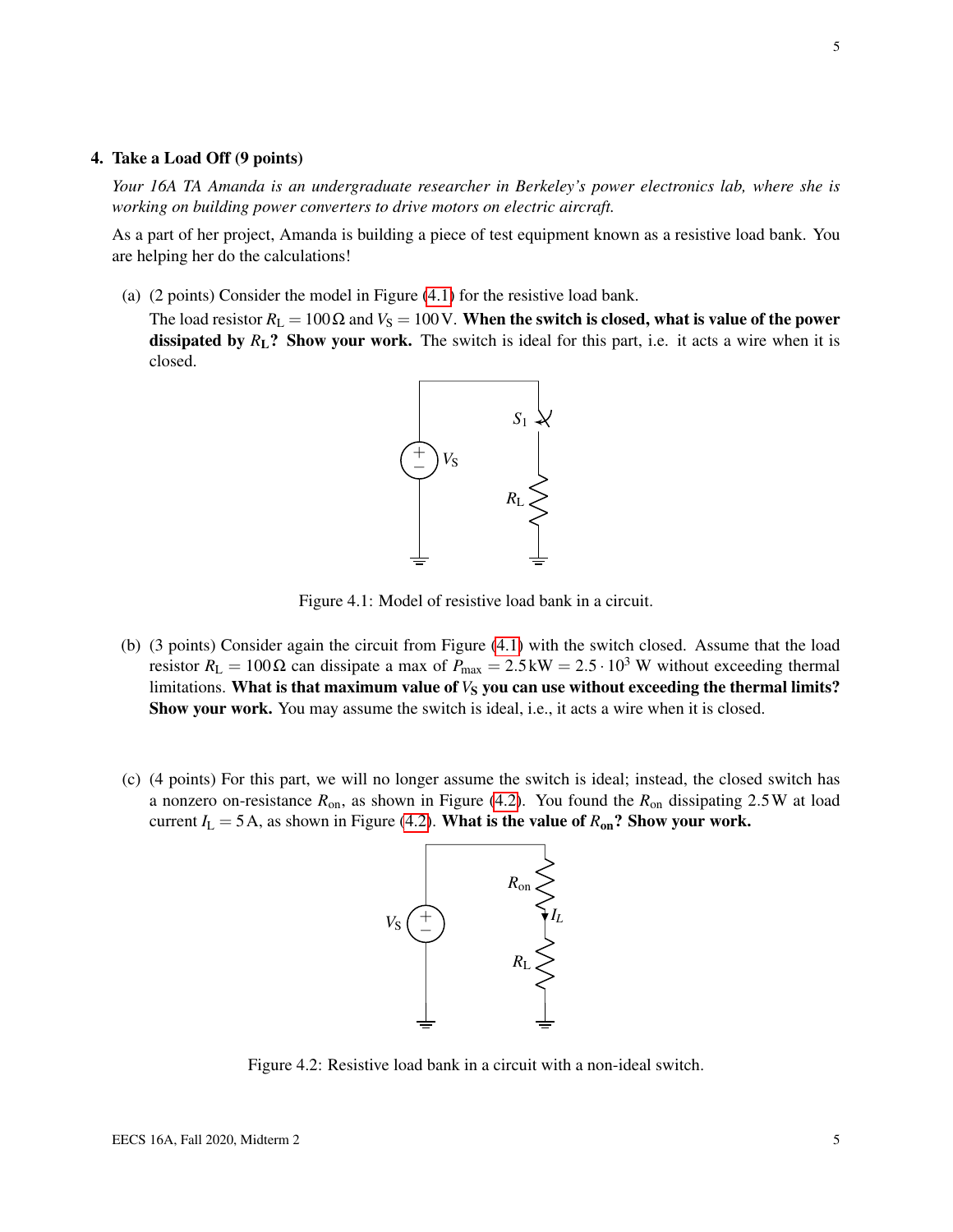#### 5. Stay Tuned (15 points)

*PG&E just announced another power outage and you desperately need a radio transmitter to battle the impending telecommunication doom! You need to build an antenna tuner, which is a variable resistor to control the power of the transmitter signal.*

<span id="page-5-0"></span>This tuner consists of two identical resistive bars (*M*<sup>1</sup> and *M*2) of length *L*, and a cross-sectional area of *A*, as shown in Figure [5.1.](#page-5-0) The strips are made of a material with resistivity  $\rho$ . The resistive bars are connected with ideal electrical wires in the following configuration:



Figure 5.1: Resistive metal bars connected through ideal wires.

- (a) (4 points) Let  $R_{UV}$  be the equivalent resistance between nodes *U* and *V* in Figure [5.1.](#page-5-0) Write an expression for  $R_{UV}$  in terms of *L*, *A*,  $\rho$  and other numerical values. Show your work.
- <span id="page-5-1"></span>(b) (6 points) The resistive bar  $M_1$  is flexible, so if we press any point on it a contact is made between  $M_1$ and  $M_2$ . As shown in Figure [5.2,](#page-5-1) a sliding contact is used to make a contact at position  $x_0$ .



Figure 5.2: Sliding switch making a contact between *M*<sup>1</sup> and *M*2.

- (i) Draw a circuit diagram that represents the scenario in Figure [5.2.](#page-5-1) The sliding contact has no resistance and acts like a wire when the contact is made. *Hint: Your diagram should have four resistors.*
- (ii) Express the equivalent resistance between nodes *U* and *V*, i.e.,  $R_{UV}$  in terms of *L*,  $x_0$ , *A*,  $\rho$ and other numerical values, when the sliding contact is present.
- (iii) Assume  $x_0 = 8$ cm,  $L = 10$ cm,  $A = 10^{-3}$ cm<sup>2</sup>, and  $\rho = 5 \times 10^{-3}$  Ωcm. Find the value of  $R_{UV}$  when the sliding contact is present. Show your work.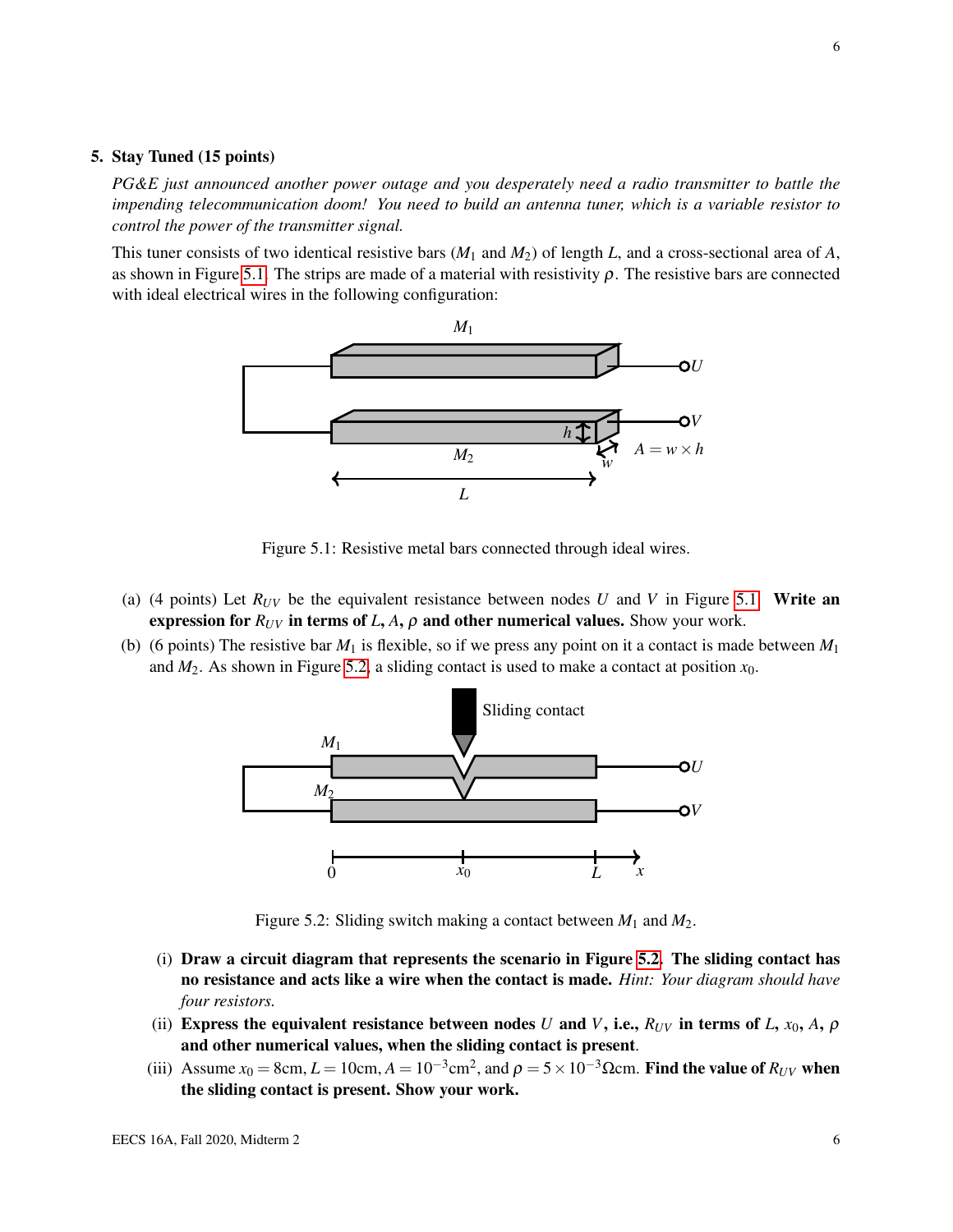<span id="page-6-0"></span>(c) (5 points) Now let us model the transmitter as a voltage source  $V_S$ , in series with a resistor  $R_S$ , while our antenna tuner is represented by  $R_{UV}$ . The circuit model is shown in Figure [5.3:](#page-6-0)



Figure 5.3: Circuit model for the radio transmitter.

In order to prevent damage to the tuner, we need to make sure that the current through  $R_{UV}$  never exceeds 0.1A. Assuming  $20\Omega \le R_{UV} \le 80\Omega$  and  $R_S = 50\Omega$ , find the maximum allowable value of *V*<sub>S</sub>, so that  $I_{UV} \leq 0.1$ A for the full range of  $R_{UV}$ . Show your work.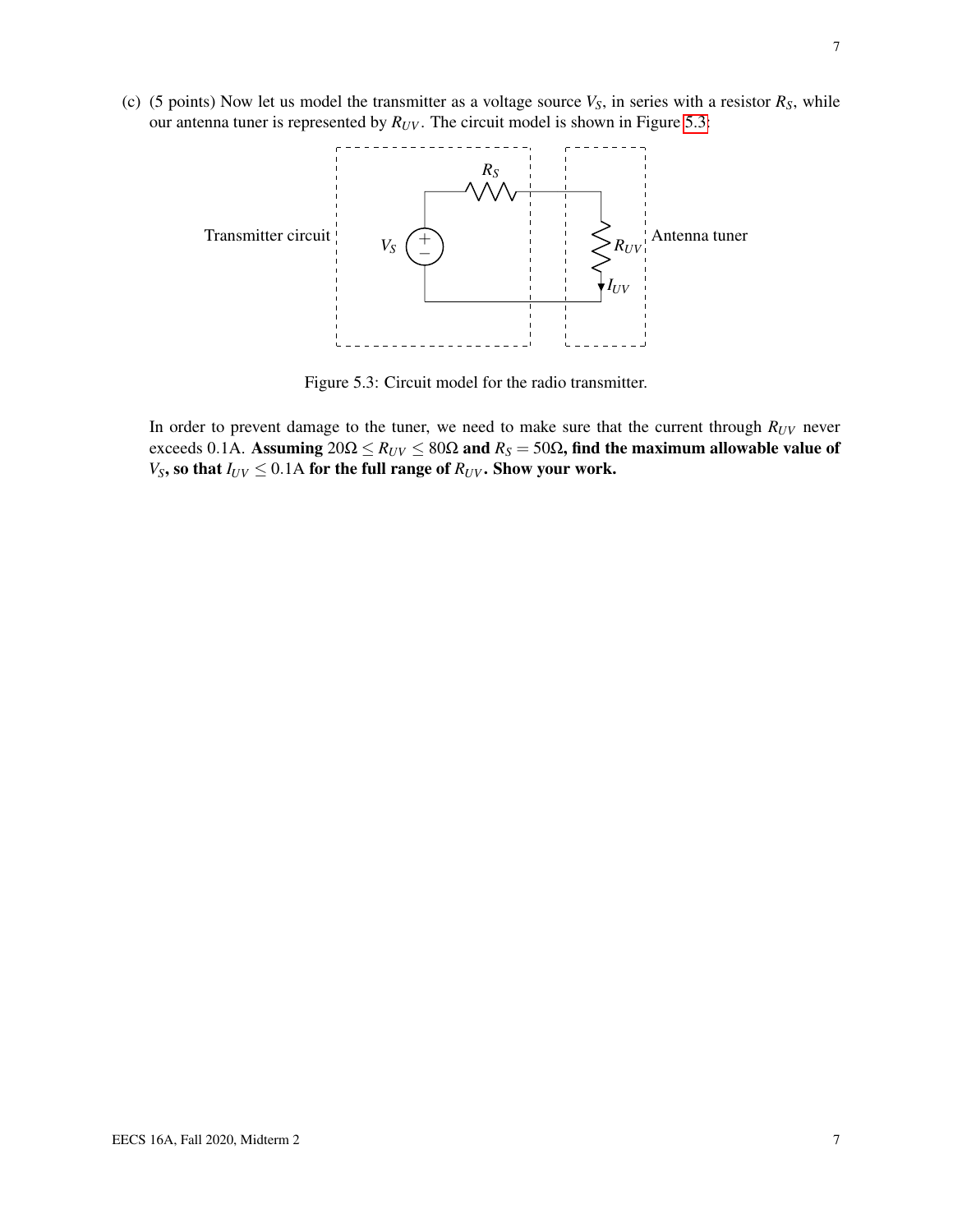#### 6. Resistive Touchscreens (15 points)

<span id="page-7-0"></span>We have an H-shaped grid of resistors as shown in Fig. [6.1](#page-7-0) that we would like to use as a touchscreen. Points  $P_{00}$ ,  $P_{10}$ ,  $P_{01}$ ,  $P_{11}$ ,  $P_{02}$ , and  $P_{12}$  are depicted by the black dots. Throughout this question, **measuring a voltage** at a certain point means connecting the **+** terminal of a voltmeter to the black dot corresponding to that point and the **-** terminal of the voltmeter to the ground node. Note that all resistors are 1kΩ.



Figure 6.1: A schematic of the H-shaped resistive touchscreen.

- (a) (3 points) What are the voltages measured at each of the 6 points  $P_{00}$ ,  $P_{10}$ ,  $P_{01}$ ,  $P_{11}$ ,  $P_{02}$ , and  $P_{12}$  in Fig. [6.1?](#page-7-0) Show your work.
- (b) (3 points) Can we determine the horizontal position (*x*-coordinate) of touch using this touchscreen in Fig. [6.1?](#page-7-0) Can we determine the vertical position (*y*-coordinate) of touch using this touchscreen? For each direction, if you can, explain why. If you cannot, explain why not. Note that the *x* and *y* axes are drawn on the figure for your convenience.

*Question continues on next page.*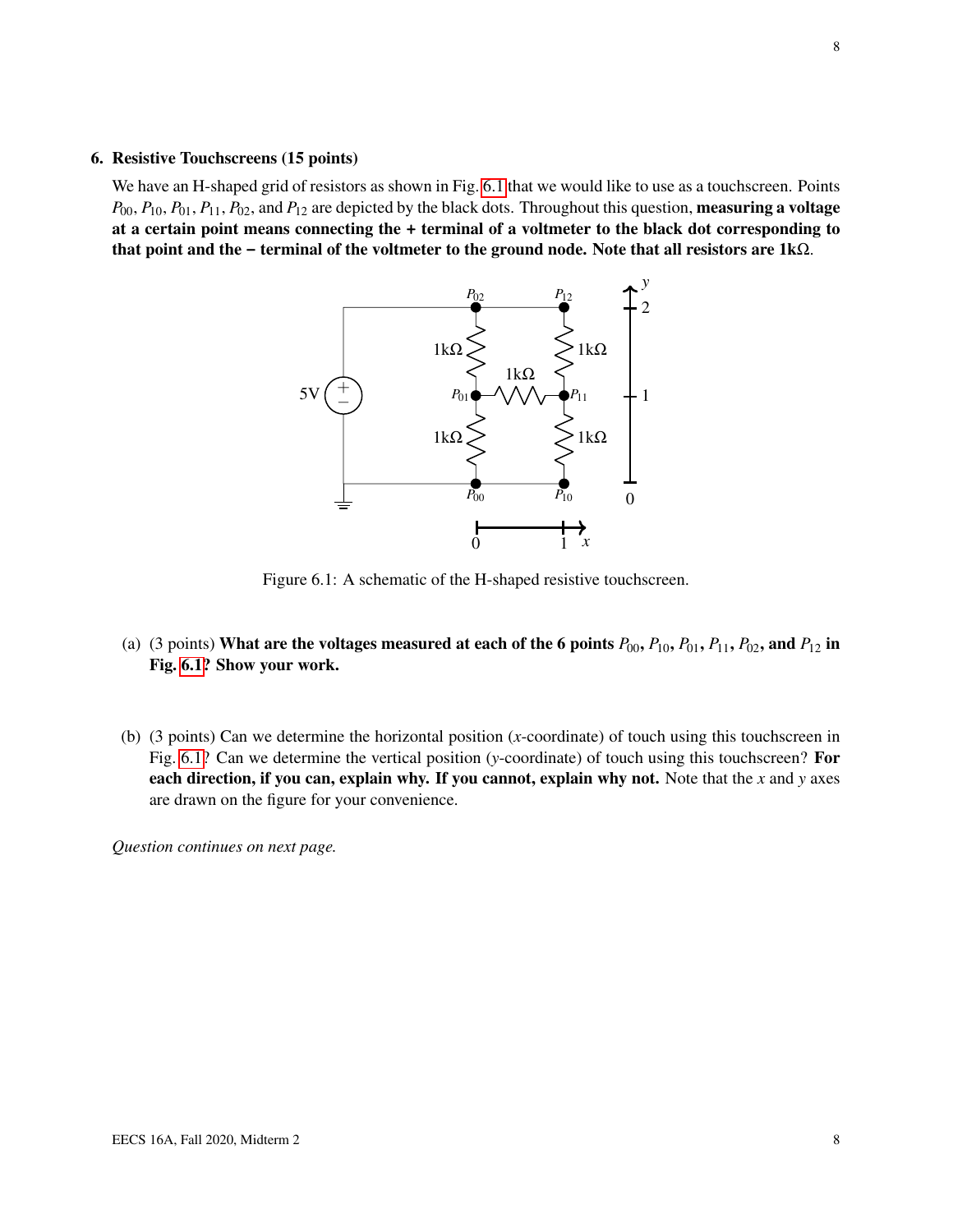- (c) (6 points) Your friend at Stanford proposes using a different resistive touchscreen shown in Fig. [6.2.](#page-8-0) Note that there is a mix of  $1k\Omega$  and  $2k\Omega$  resistors, and they accidentally connected a wire between  $P_{11}$  and  $P_{10}$ .
	- (i) Your friend claims to measure a voltage of 0V. Can you identify where the touch happened? If a point exists, write it. If multiple points exist, list them. If no points exist, say so. **Explain your** answer. Note that the measurement circuit is not shown in the figure.
	- (ii) Then your friend claims to measure a voltage of 2.5V. Can you identify where the touch happened? If a point exists, write it. If multiple points exist, list them. If no points exist, say so. Explain your answer. Note that the measurement circuit is not shown in the figure.

<span id="page-8-0"></span>

Figure 6.2: A touchscreen proposed by your Stanford friend for part (c).

<span id="page-8-1"></span>(d) (3 points) You are now given the resistor grid shown in Fig. [6.3.](#page-8-1) Your goal is to uniquely determine the horizontal position (*x*-coordinate) of a touch. How would you connect your voltage source to do this? In your answer sheet, redraw the full circuit with the voltage source terminals connected to the correct nodes.



Figure 6.3: Resistor grid for part (d).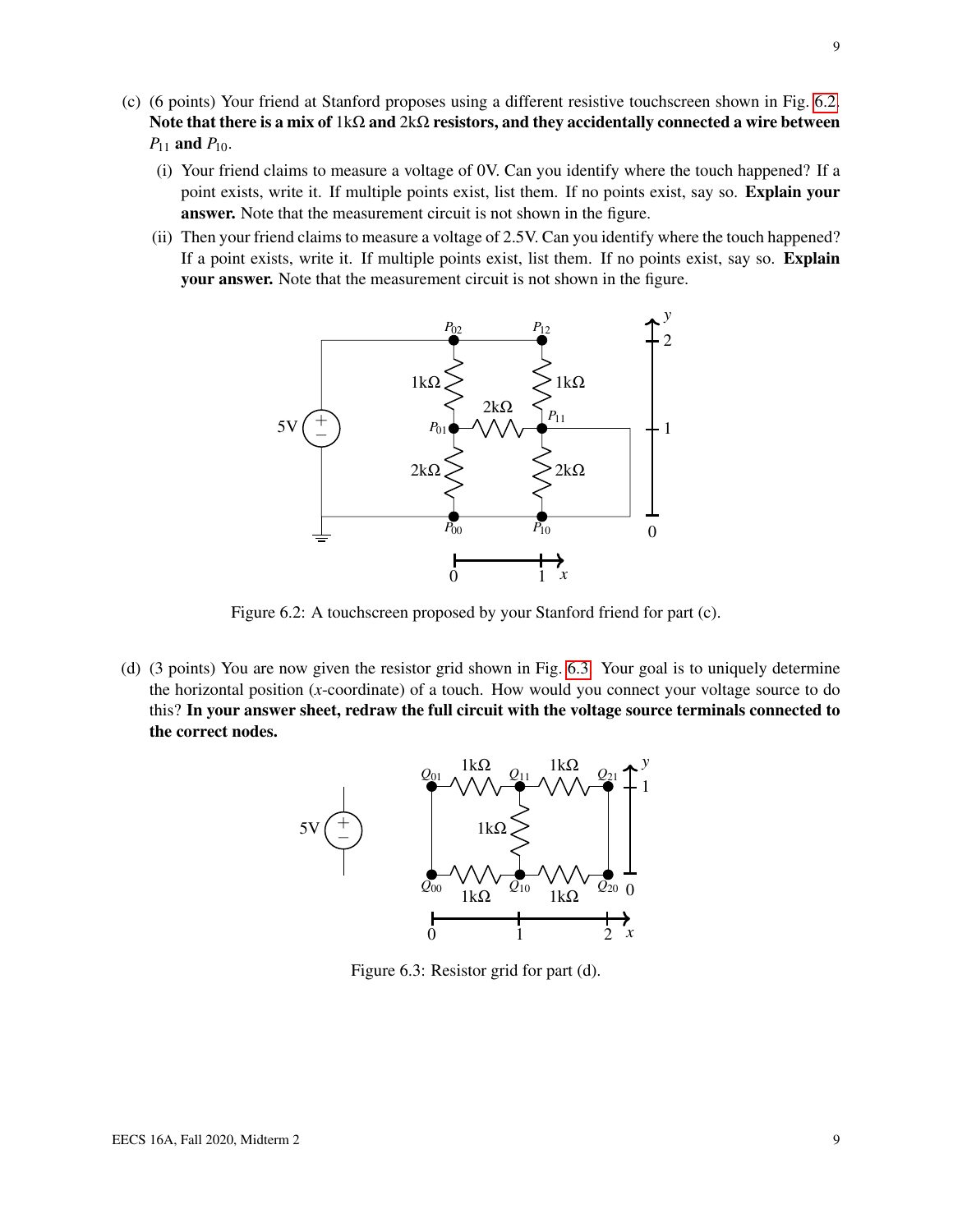#### 7. Superposition (23 points)

For this question, we will analyze the circuit shown below with the two current sources of strength *I<sup>A</sup>* and *I<sup>B</sup>* as inputs. It may be observed that the network of resistors shown in the circuit is symmetric. We will first solve this circuit for symmetric inputs  $I_A = I_B$ , and then for anti-symmetric inputs  $I_A = -I_B$ . Using these two results, we we will solve the circuit for arbitrary inputs *IA*, *IB*.



(a) (6 points) Consider the following circuit in Fig. [7.1](#page-9-0) with symmetric inputs,  $I_A = I_B = 1$ A. Using superposition, solve for the node voltages at the nodes marked  $u_1$ ,  $u_2$  and  $u_3$ . Show your work and justify your answer.

<span id="page-9-0"></span>*(Hint: You should find that the node voltages*  $u_1$  *and*  $u_3$  *will be the same, that is,*  $u_1 = u_3$ *.)* 



Figure 7.1: Schematic for part (a).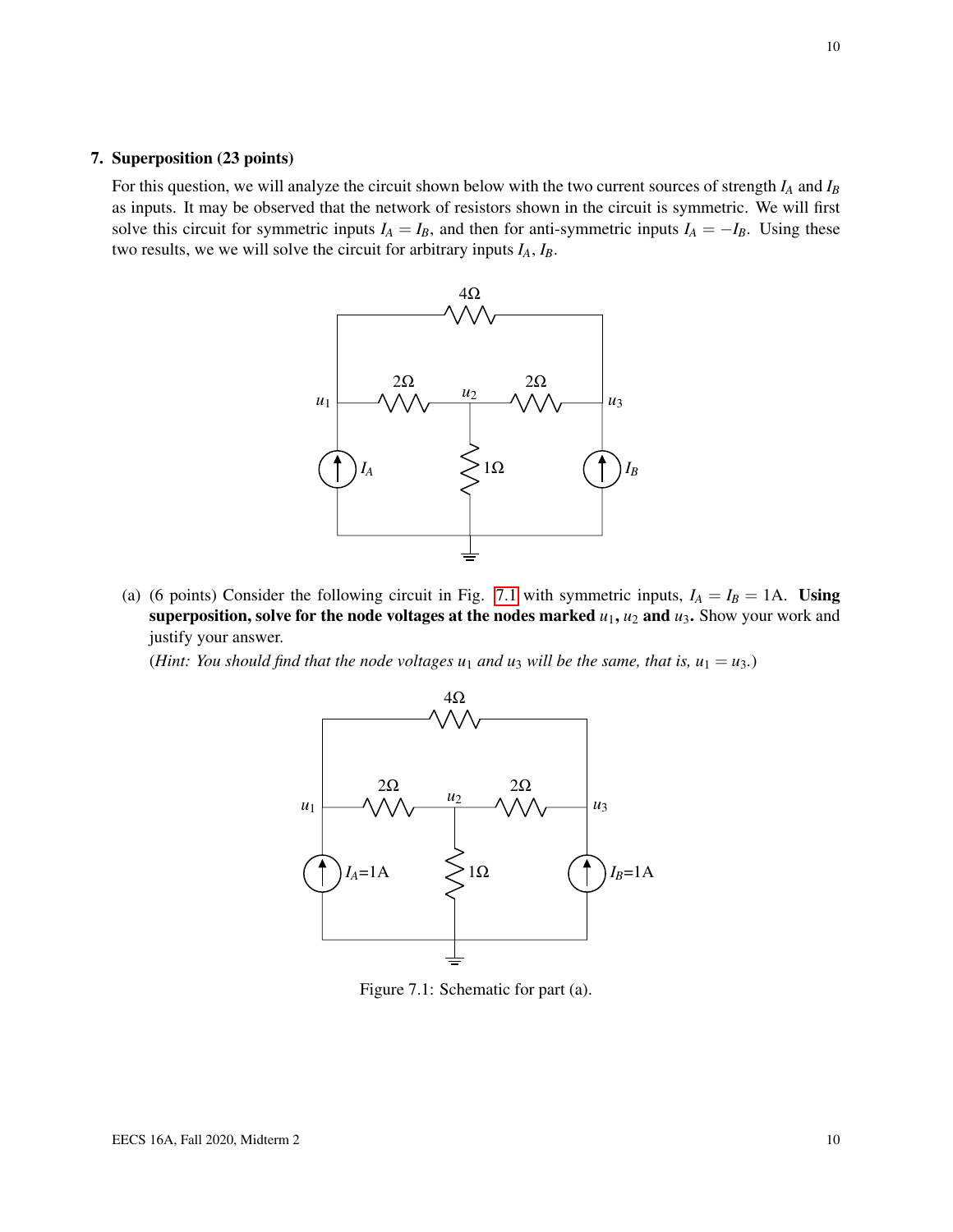(b) (6 points) Consider the following circuit in Fig. [7.2](#page-10-0) with anti-symmetric inputs,  $I_A = 1$  A and  $I_B =$ −1A. Using superposition solve for the node voltages at the nodes marked *u*1, *u*<sup>2</sup> and *u*3. Show your work and justify your answer.

<span id="page-10-0"></span>(*Hint: You should find that*  $u_1 = -u_3$ *.*)



Figure 7.2: Schematic for part (b).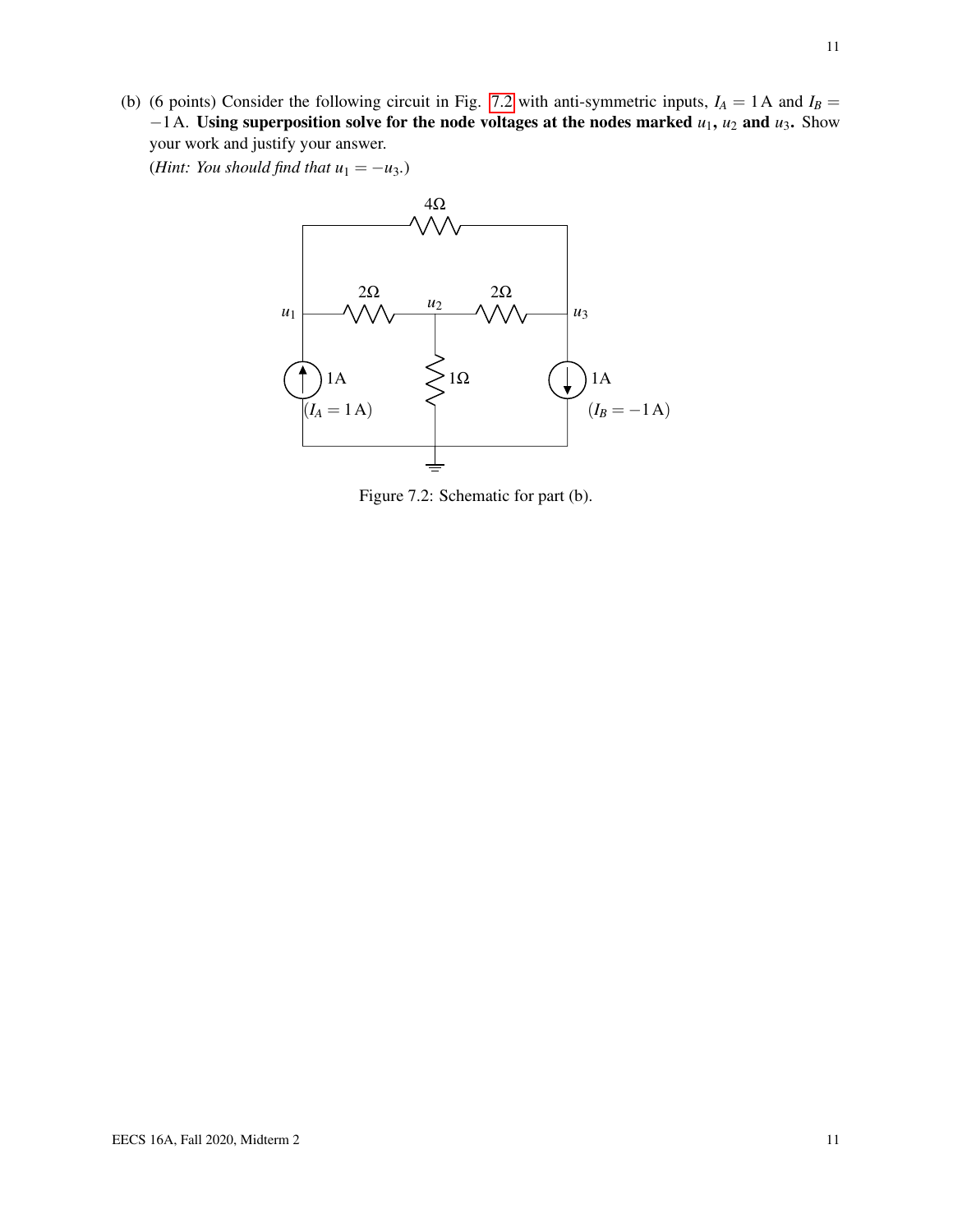12

(c) (3 points)

Now consider Fig. [7.3,](#page-11-0) where  $I_A = 2A$  and  $I_B = 2A$ ; in other words, we double the current sources from part (a). Here, as well as in the earlier circuits, the node voltages  $u_1$ ,  $u_2$  and  $u_3$  can be represented  $\sqrt{ }$ *u*1 1

by the vector  $\vec{u} =$  $\overline{1}$  $u_2$ *u*3  $\vert \cdot$ 

Assume that when  $I_A = 1$  A and  $I_B = 1$  A as part (a), the solution was given by  $\vec{u} =$  $\sqrt{ }$  $\overline{1}$ *u*1 *u*2 *u*3 1  $\Big| =$  $\sqrt{ }$  $\overline{1}$ α β α 1  $\vert \cdot$ 

What are the new node voltages,  $\vec{u} =$  $\sqrt{ }$  $\overline{1}$ *u*1 *u*2 *u*3 1  $\vert$ , in Fig. [7.3,](#page-11-0) when  $I_A = 2A$  and  $I_B = 2A$ ? Write your

answer in terms of  $\alpha$  and  $\beta$ . You do not need to use any of the work from parts (a) and (b) to solve this part. Justify your answer.

*Hint: It might be helpful to think of the circuit as being represented by a system of equations given as:*

$$
A\vec{u}=\vec{b},
$$

<span id="page-11-0"></span>*where*  $A \in \mathbb{R}^{3 \times 3}$ ,  $\vec{u} =$  $\sqrt{ }$  $\overline{1}$ *u*1 *u*2 *u*3 1  $\int$  *and*  $\vec{b}$  =  $\sqrt{ }$  $\overline{1}$ *IA* 0 *IB* 1 *. However, you do not need to find* <sup>A</sup> *to solve this problem.*



Figure 7.3: Schematic for part (c).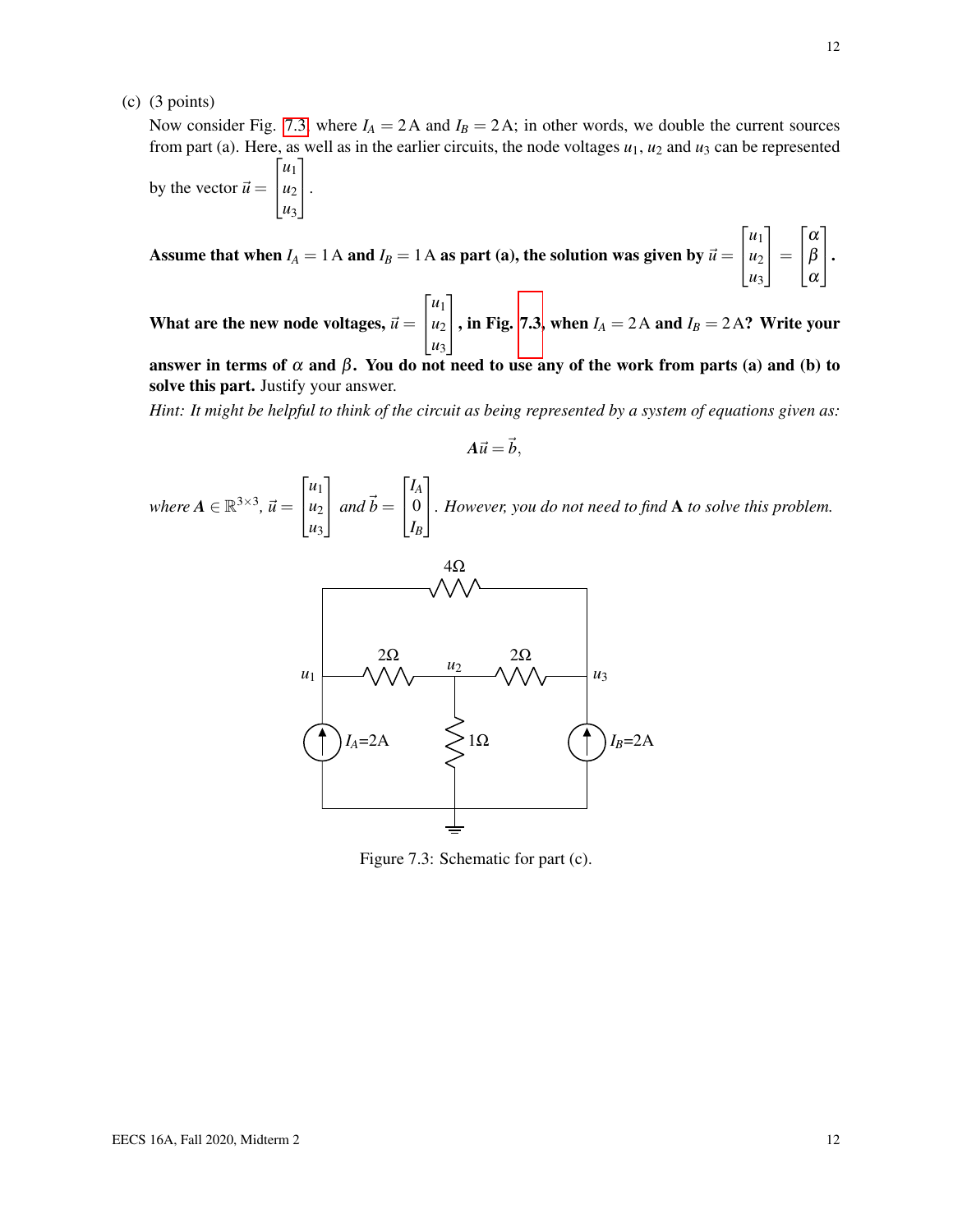(d) (8 points) Assume that when  $I_A = 1$  A and  $I_B = 1$  A (also known as "common mode"), the node voltages were given by  $\vec{u}_{cm} =$  $\sqrt{ }$  $\overline{1}$ *u*1 *u*2 *u*3 1  $\vert$  =  $\sqrt{ }$  $\overline{1}$ α β α 1 . Also, assume that when  $I_A = 1$  A and  $I_B = -1$  A (also known as

"differential mode"), the node voltages were given by  $\vec{u}_{dm} =$  $\sqrt{ }$  $\overline{1}$ *u*1 *u*2 *u*3 1  $\vert$  =  $\sqrt{ }$  $\overline{1}$ γ 0  $-\gamma$ 1  $\vert \cdot$ 

Consider the circuit shown below in Fig. [7.4,](#page-12-0) with current sources of strengths  $I_A = 6A$  and  $I_B = 2A$ . Find the node voltages,  $\vec{u}$   $=$  $\sqrt{ }$  $\overline{1}$ *u*1 *u*2 *u*3 1  $\vert$ , in terms of  $\alpha$ ,  $\beta$  and  $\gamma$ . You do not need to use any of the work

<span id="page-12-0"></span>from parts (a) and (b) to solve this part. Show your work and justify your answer. You do not have to use to NVA to solve this part, there is an easier solution.



Figure 7.4: Schematic for part (d).

*Hint: Again, as before, it might be helpful to think of the circuit as being represented by a system of equations given as:*

 $A\vec{u} = \vec{b}$ ,

*where*  $A \in \mathbb{R}^{3 \times 3}$ ,  $\vec{u} =$  $\sqrt{ }$  $\overline{1}$ *u*1 *u*2 *u*3 1  $\int$  *and*  $\vec{b}$  =  $\sqrt{ }$  $\overline{1}$ *IA* 0 *IB* 1 *. However, you do not need to find* <sup>A</sup> *to solve this problem.*

*Can you write*  $\vec{b}$  *as a linear combination of two vectors that correspond to the circuits you have already solved?*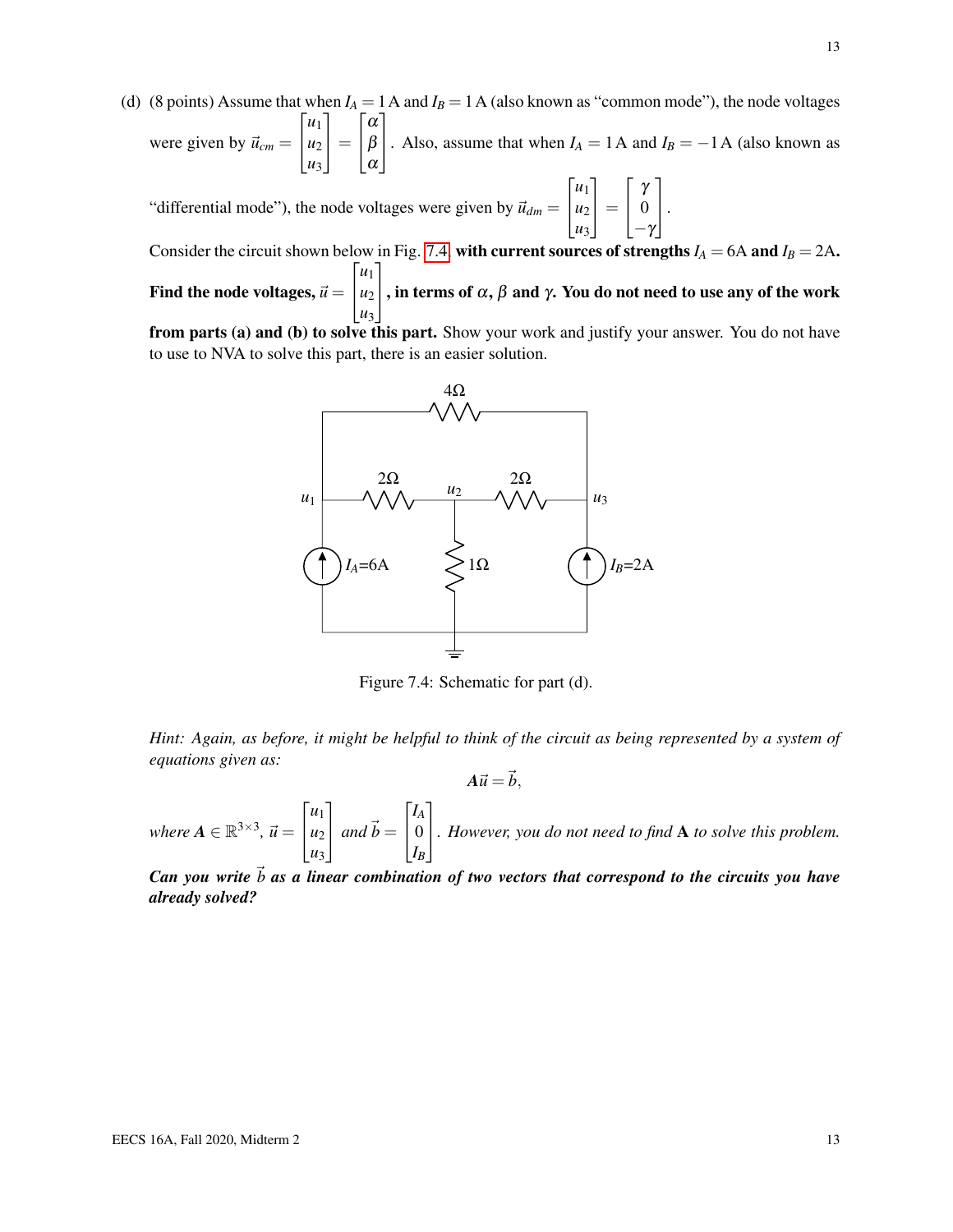#### 8. DRAM (Dynamic Random Access Memory) Cell (28 points)

<span id="page-13-1"></span>You are on a research team investigating the design of Dynamic Random Access Memory (DRAM) cells to improve their performance!



Figure 8.1: A DRAM cell consisting of an access switch and a capacitive storage element,  $C_{\text{DRAM}}$ .

- (a) (3 points) You are making a capacitor with a new insulating material between the DRAM capacitor plates. The DRAM capacitor has the following properties:
	- *C<sub>DRAM</sub>* plate area,  $A = 1 \mu m \times 10 \mu m = 10^{-11} m^2$ ,
	- Distance between  $C_{DRAM}$  plates,  $d = 40$  nm =  $4 \times 10^{-8}$ m,
	- Permittivity of the material between the  $C_{DRAM}$  plates,  $\varepsilon = 40\varepsilon_0$  F/m, where  $\varepsilon_0$  is the permittivity of free space.

What is the capacitance of a DRAM capacitor,  $C_{\text{DRAM}}$ , in terms of  $\varepsilon_0$  and other numerical values. Show your work. You do not need to substitute the value of  $\varepsilon_0$ .

(b) (3 points) Now let's consider the case in Figure [8.2,](#page-13-0) which is the setup after the switch in Figure [8.1](#page-13-1) is closed at time  $t = 0$ . When the switch is closed it starts conducting a current  $I<sub>switch</sub>$ , as shown in Figure [8.2.](#page-13-0)

Assume that  $C_{\text{DRAM}}$  has no charge stored on it at  $t = 0$  seconds, i.e. it has no initial charge. Let  $I_{switch} = 90 pA = 9 \times 10^{-11} A$ , and  $C_{DRAM} = 90 fF = 9 \times 10^{-14} F$ .

<span id="page-13-0"></span>Find the value of  $V_{out}$  at  $t = 1 \text{ ms} = 10^{-3} \text{s}$ . Show your work.



Figure 8.2: Ideal DRAM cell.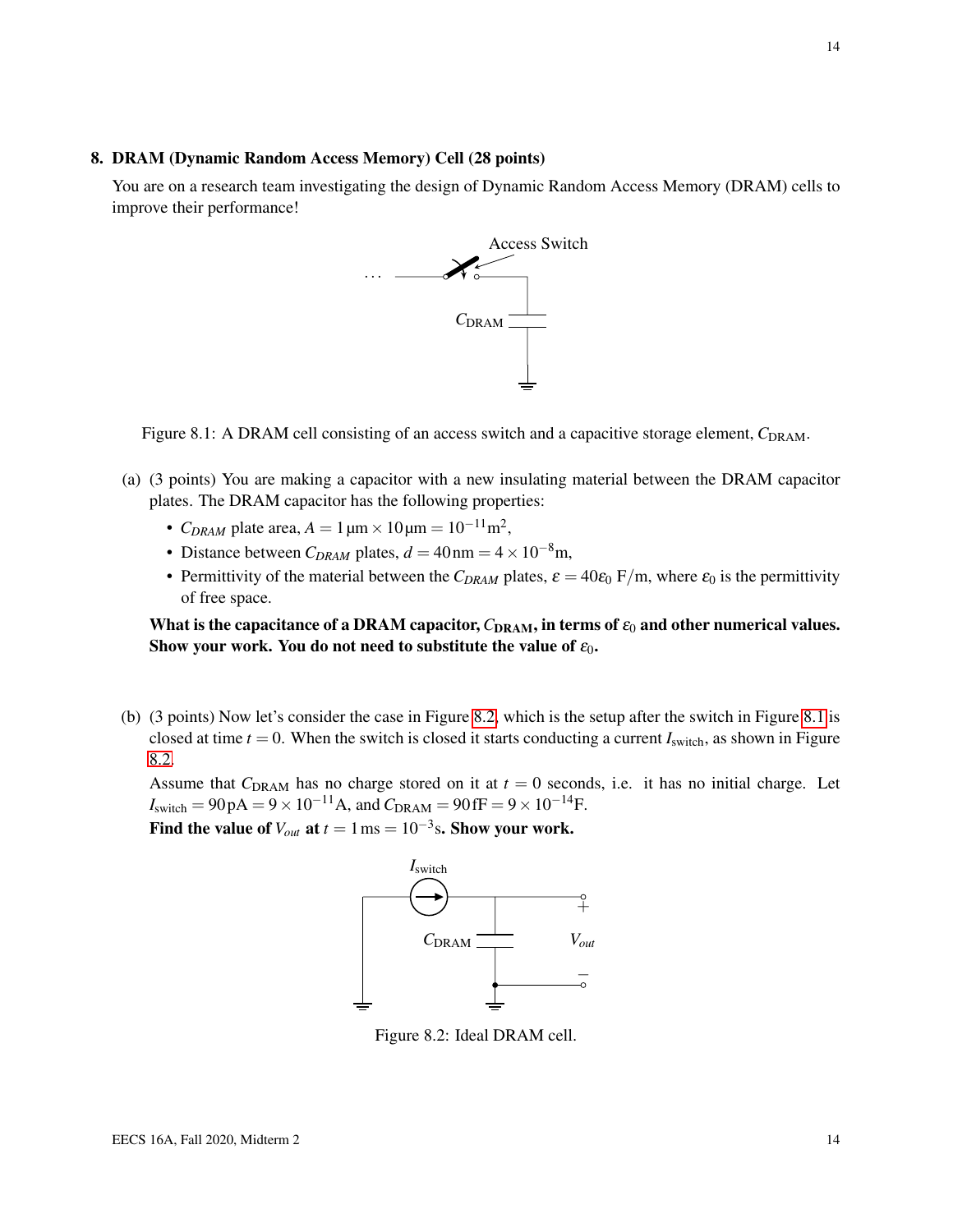(c) (5 points) Unfortunately, in reality, our access switch is not ideal and has a *parasitic capacitance C*<sub>switch</sub>, which gets added to the circuit when the switch is closed. *C*<sub>switch</sub> affects the DRAM write speed, i.e. how fast *CDRAM* can be charged.

Find rate of change of  $V_{out}$ , i.e.  $\frac{dV_{out}}{dt}$ , as a function of  $C_{DRAM}$ ,  $C_{switch}$  and  $I_{switch}$  for both (i) the ideal circuit circuit without *C*switch, as shown in the left side of Figure [8.3](#page-14-0) and (ii) the non-ideal circuit circuit with *C*switch, as shown in the right side of Figure [8.3.](#page-14-0) Show your work.

Then compare  $\frac{dV_{out}}{dt}$  values for both circuits. A larger  $\frac{dV_{out}}{dt}$  means faster write speed.

Which circuit has faster write speed? Justify your answer.

<span id="page-14-0"></span>

Figure 8.3: Left: Circuit without parasitic capacitance. Right: Circuit with parasitic capacitance.

<span id="page-14-1"></span>(d) (3 points) Assume you want to build an array of DRAM capacitors. You start by connecting two DRAM capacitors in parallel and charging them with a voltage source with value  $V_{DD}$ , as shown in Figure [8.4.](#page-14-1) Each DRAM capacitor has a capacitance value of C<sub>DRAM</sub>.



Figure 8.4: DRAM capacitors in parallel are charged.

When the capacitors are charged, how much total energy is going to be stored in both DRAM capacitors together? Show your work. Your answer should be a function of  $C_{\text{DRAM}}$  and  $V_{DD}$ .